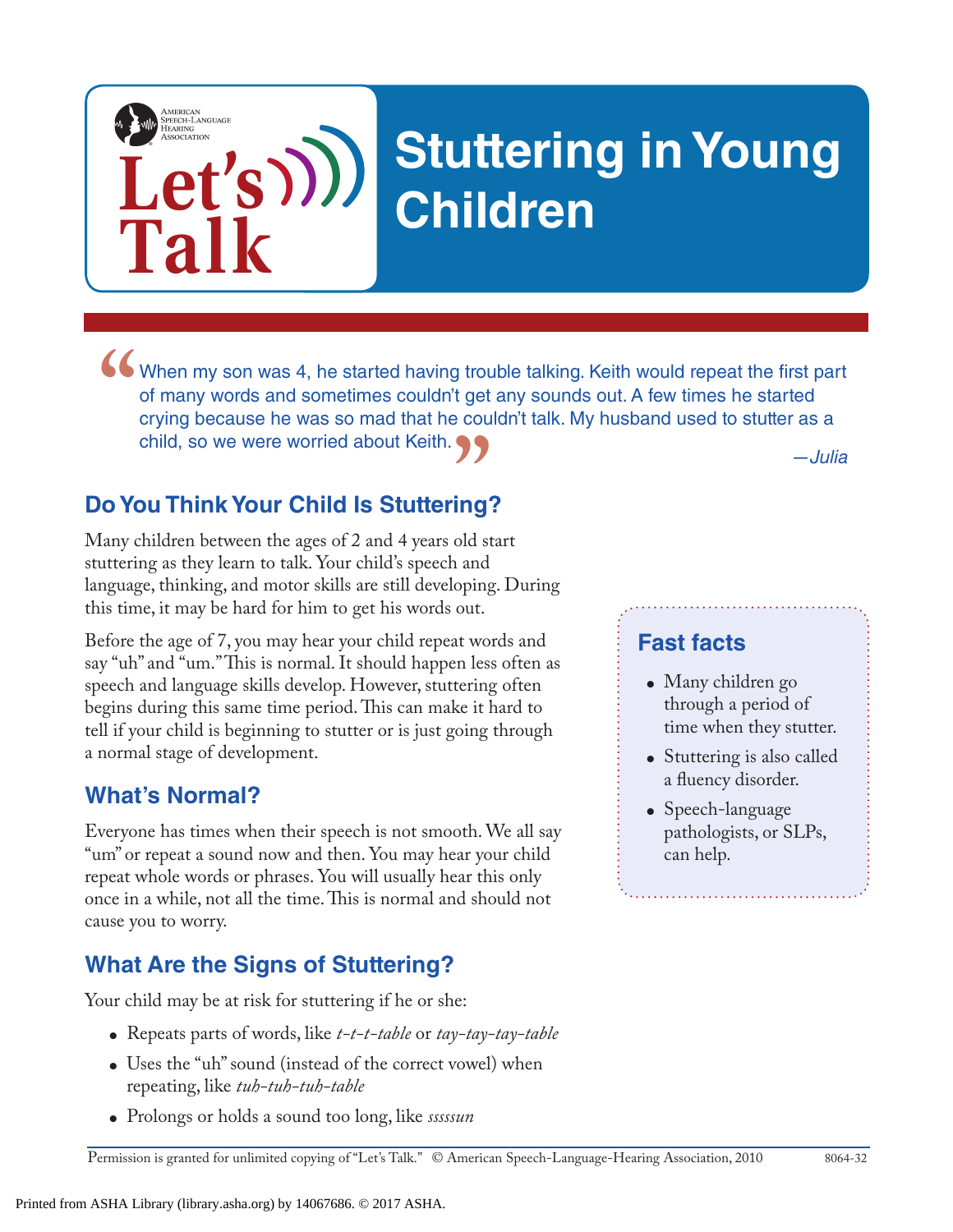

### **Stuttering in Young Children**

- Has an uneven rhythm when repeating sounds, like *b-b---b-- boy*
- Opens his or her mouth to speak and nothing comes out
- Has breaks or stops in between repetitions of sounds
- Struggles to produce speech by making a face or getting very tense when trying to speak

#### **What Causes Stuttering?**

It may be different for everyone. What we do know is that your child may be at a higher risk for stuttering if he:

- Has other family members who stutter
- Has been stuttering longer than 12 months
- Began to stutter after age  $3\frac{1}{2}$
- Has other speech or language problems

Boys are more likely to stutter than girls.

#### **How Can Speech-Language Pathologists Help?**

A speech-language pathologist, or SLP, can work with children with speech and language disorders. Your child's SLP can help your child speak more smoothly.

#### **Will Treatment Make a Difference?**

Your child's SLP will find out what types of problems your child is having. The SLP may also test to find out how well your child says sounds and uses and understands words. The SLP will work with your child to find ways for him to say words and sentences without stuttering. Your child may learn to:

- Find ways to relax when speaking
- Breathe easier when talking
- Practice talking to different people in different places

Stuttering is usually a lifelong problem. But your child can learn to control his speech and stutter less.